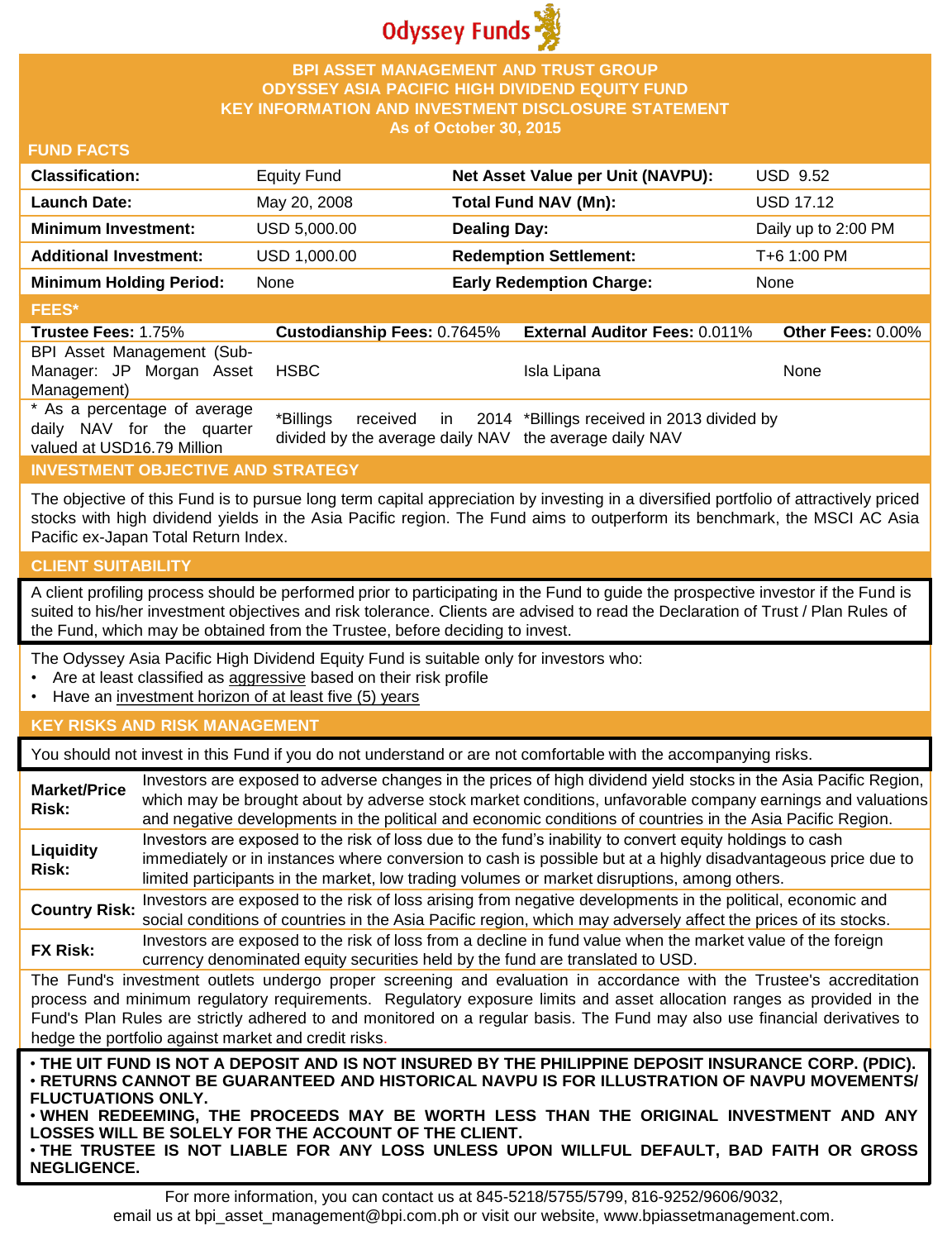# **FUND PERFORMANCE AND STATISTICS AS OF OCTOBER 30, 2015**

(Purely for reference purposes and is not a guarantee of future results)

# **NAVPU GRAPH**



| $\sim$                                 |             |         |          |             |          |                   |
|----------------------------------------|-------------|---------|----------|-------------|----------|-------------------|
|                                        | 1 mo        | 3 mos   | 6 mos    | <b>1 YR</b> | 3 YRS    | S.I. <sup>5</sup> |
| Fund                                   | 6.49        | $-5.56$ | $-14.54$ | $-9.25$     | $-0.63$  | $-4.80$           |
| <b>Benchmark</b>                       | 7.54        | $-5.60$ | $-16.15$ | $-10.46$    | 3.95     | 5.70              |
| <b>ANNUALIZED PERFORMANCE (%) 1</b>    |             |         |          |             |          |                   |
|                                        | <b>1 YR</b> | 2 YRS   | 3 YRS    | 4 YRS       | 5 YRS    | S.I. <sup>5</sup> |
| Fund                                   | $-9.25$     | $-3.25$ | $-0.21$  | 0.86        | $-0.65$  | $-0.66$           |
| <b>Benchmark</b>                       | $-10.46$    | $-3.50$ | 1.30     | 2.30        | 1.26     | 0.75              |
| <b>CALENDAR YEAR PERFORMANCE (%) 1</b> |             |         |          |             |          |                   |
|                                        | <b>YTD</b>  | 2014    | 2013     | 2012        | 2011     | 2010              |
| Fund                                   | $-7.48$     | 7.08    | $-5.41$  | 21.10       | $-18.24$ | 15.46             |
| <b>Benchmark</b>                       | $-7.48$     | 3.71    | 2.65     | 22.75       | $-15.59$ | 19.24             |

| NAVPU over the past 12 months |       |
|-------------------------------|-------|
| Highest                       | 11.28 |
| Lowest                        | 8.76  |
|                               |       |

| <b>STATISTICS</b>                        |         |
|------------------------------------------|---------|
| Portfolio Beta                           | 0.96    |
| Volatility, Past 1 Year (%) <sup>2</sup> | 16.09   |
| Sharpe Ratio <sup>3</sup>                | -0.58   |
| Information Ratio <sup>4</sup>           | $-0.02$ |
| <b>Current Number of Holdings</b>        | 75      |
|                                          |         |

# <sup>1</sup>Returns are net of fees.

<sup>2</sup>Measures the degree to which the Fund fluctuates vis-à-vis its average return over a period of time.

<sup>3</sup>Used to characterize how well the return of a Fund compensates the investor for the level of risk taken. The higher the number, the better.

<sup>4</sup>Measures reward-to-risk efficiency of the portfolio relative to the benchmark. The higher the number, the higher the reward per unit of risk.

<sup>5</sup>Since inception.

\*Declaration of Trust is available upon request through branch of account.

**Name % of Equities**

| <b>PORTFOLIO COMPOSITION</b>                        |           | <b>TOP TEN HOLDINGS</b>    |  |
|-----------------------------------------------------|-----------|----------------------------|--|
| <b>Allocation</b>                                   | % of Fund | <b>Name</b>                |  |
| Equities                                            | 97.15     | <b>HSBC Holdings</b>       |  |
| Cash and Other Receivables                          | 2.85      | Korea Electric Power       |  |
| <b>Top Five Sector Holdings (Equity Portion)</b>    |           |                            |  |
| <b>Financials</b>                                   | 56.21     | China Mobile               |  |
| Industrials                                         | 11.19     | <b>DBS Group Holdings</b>  |  |
| Energy                                              | 10.30     |                            |  |
| Telecommunications                                  | 9.23      | <b>PTT</b>                 |  |
| <b>Utilities</b>                                    | 7.42      | <b>SK Innovation</b>       |  |
| <b>Top Five Country Weightings (Equity Portion)</b> |           |                            |  |
| Australia                                           | 26.80     | <b>QBE Insurance Group</b> |  |
| China                                               | 18.42     | Bangkok Bank               |  |
| Hong Kong                                           | 15.56     | <b>BOC Hong Kong</b>       |  |
| Korea                                               | 13.40     |                            |  |
| Thailand                                            | 10.32     | China Construction Ba      |  |

| 191 TEN INSEPTINGS |  |
|--------------------|--|
| <b>\</b> ame       |  |
| JSRC Holdings      |  |

| <b>HSBC Holdings</b>       | 5.21 |
|----------------------------|------|
| Korea Electric Power       | 4.41 |
| China Mobile               | 3.77 |
| <b>DBS Group Holdings</b>  | 3.42 |
| PTT                        | 3.25 |
| <b>SK Innovation</b>       | 3.20 |
| <b>QBE Insurance Group</b> | 3.19 |
| Bangkok Bank               | 3.01 |
| <b>BOC Hong Kong</b>       | 2.73 |
| China Construction Bank    | 2.56 |
|                            |      |

# **RELATED PARTY TRANSACTIONS\***

The Fund has no investments and trade transactions with Bank of the Philippine Islands, its subsidiaries and related parties.

\* Related party in accordance with BPI's internal policy.